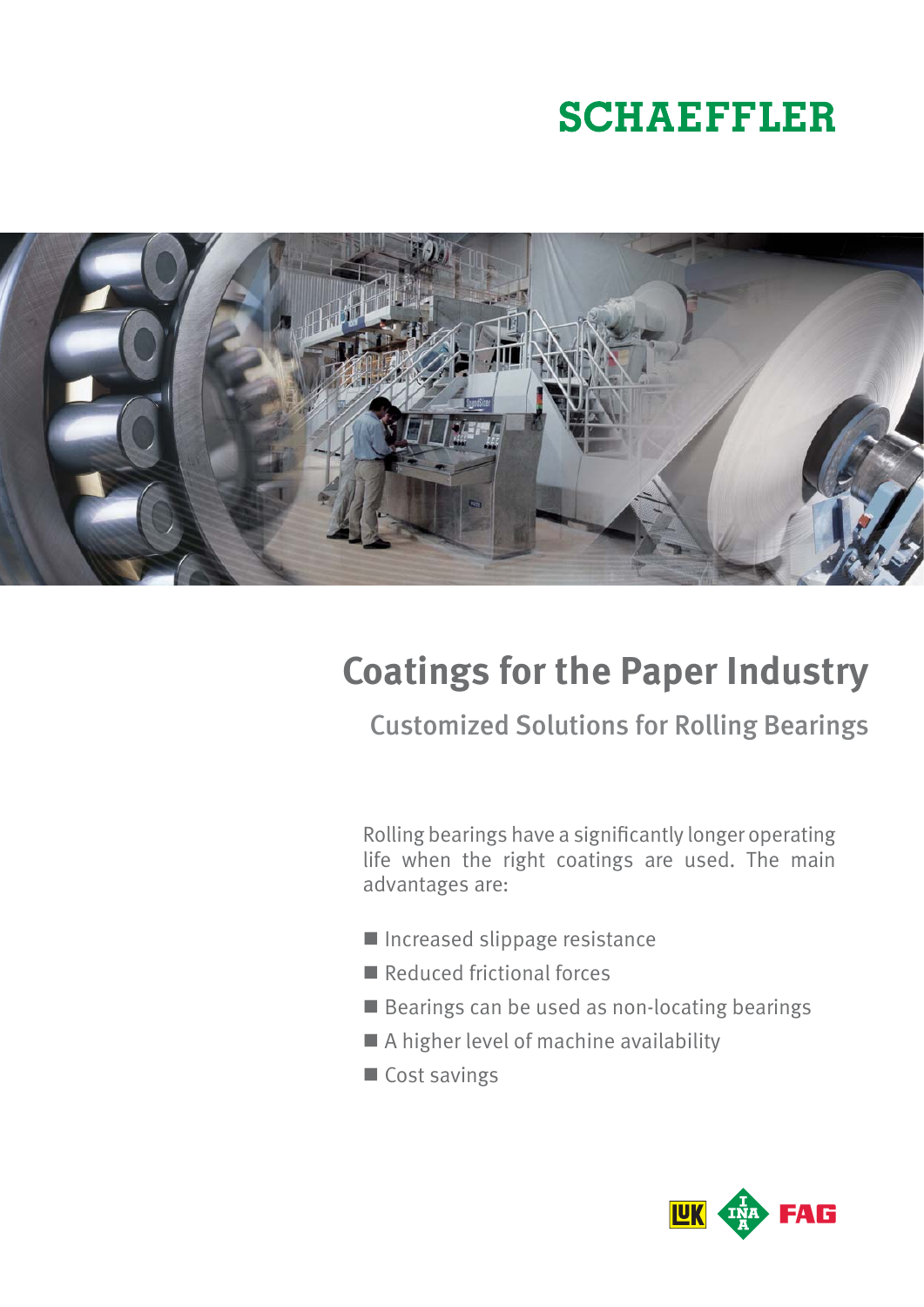

#### **Why use coatings?**

The bearings used in paper machines have to withstand loads and friction of various kinds. Coatings optimize their wear and friction behavior. Schaeffler offers a range of different coating types for rolling bearings in paper machines, including:

- Triondur® C: Used with bearings subjected to heavy loads and ensures low frictional values. The tungsten carbide/carbon layer increases the wear resistance, minimizes the adhesive wear, and reduces slip strain.
- Durotect® P: Ensures good sliding behavior for the outside diameter with a very low coefficient of friction. For this reason, bearings with this coating are often used as non-locating bearings.
- Durotect<sup>®</sup> Z: Prevents fretting corrosion. The zinc phosphate coating reduces friction and thus facilitates the displacement of the bearing inside the housing.
- **Corrotect®:** Used to ensure corrosion protection using a galvanically applied cathodic anti-corrosion layer.

#### **Our cost-saving tip**

Schaeffler offers other cost-reducing solutions, e.g. for condition-based maintenance and vibration diagnosis, which makes it possible to visualize the axial vibrations that occur in paper machines. You can save costs too and we are here to help you!

Contact: industrial-services@schaeffler.com

#### **Further references**

Find out about the solutions we have delivered for other customers' requirements by visiting:

www.global-technology-network.com

#### Challenge: Suction roll in the wet section



Schaeffler's task was to ensure that the customer's suction roll had the optimum axial displacement in order to reduce friction and increase the operating life of the rolling bearings. l

#### **Solution**

Schaeffler coated the outside surface of the rolling bearing's outer ring with DUROTECT® Z with the suffix J33BH, thus also preventing future bearing failures.

The zinc phosphate coating performs two essential functions here: The prevention of fretting corrosion and the reduction of friction.

### **Benefits for the customer**

- $\blacksquare$  The prevention of fretting corrosion in the bearing seat has a positive effect on the operating life of the bearing.
- $\blacksquare$  The reduced friction facilitates the axial displacement in the housing.
- $\blacksquare$  It was possible to achieve large total cost savings through the use of DUROTECT® Z.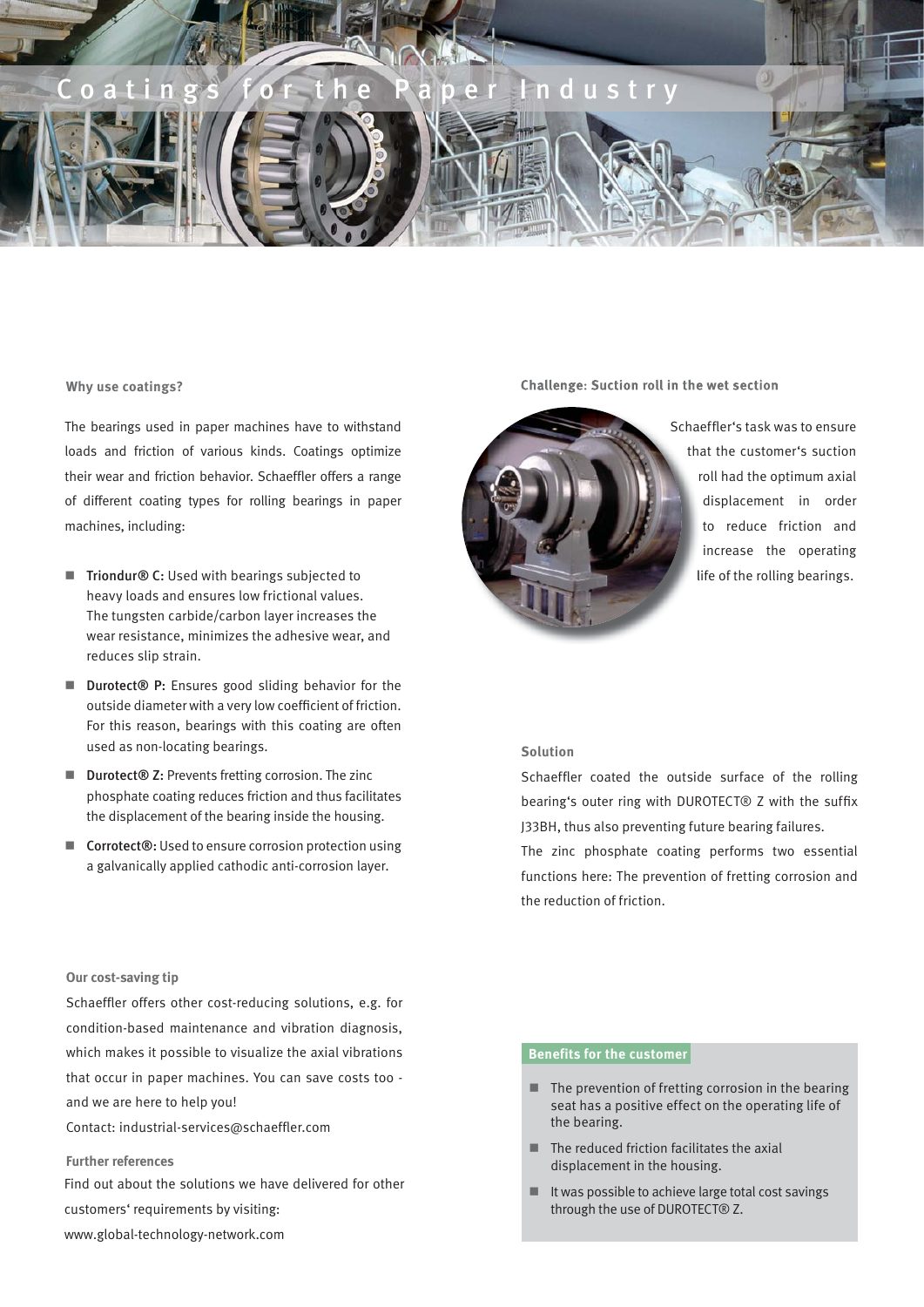

#### **Challenge: Calender with roller coating**



A Chinese paper manufacturer Ch wanted to reduce the risk of wa damage due to slippage from d the outset. The reason for this was that a combination of insufficient loads and incorrect lubrication in the upper roller position was up causing raceway damage. causin

Challenge: Calender with outer ring coating



A Finnish company needed F Schaeffler's support in preventing unexpected bear-v ing failures due to axial load. The call for help came after frequent incidents that resulted in bearing damage. be

#### **Solution**

To prevent damage due to slippage under low loads, Schaeffler offers FAG spherical roller bearings that feature rolling elements coated with TRIONDUR® C. The bearing specification J48BB refers to the rolling elements' adamantine carbon coating. This extremely hard layer protects the bearing from damage even when slippage occurs.

#### **Solution**

Schaeffler installed an FAG spherical roller bearing with Durotect® P with the suffix J47AA on the outside surface of the outer ring as a non-locating bearing. This prevented unexpected bearing failures due to increased friction between the outer ring and the bearing housing. In contact areas subjected to loads, this coating ensures good sliding behavior with a low coefficient of friction.

#### **Benefits for the customer Benefits for the customer**

- Using rollers coated with TRIONDUR<sup>®</sup> C increases the operating life of the bearing.
- Damage due to slippage is prevented.
- The customer saved around  $€50,000$  in three years.

- $\blacksquare$  Bearing life is extended by around five years due to the reduced axial load.
- The coefficient of friction is reduced by up to 85 percent.
- The total saving made through the use of Durotect® P and the appropriate training of the assembly personnel was around € 150,000.